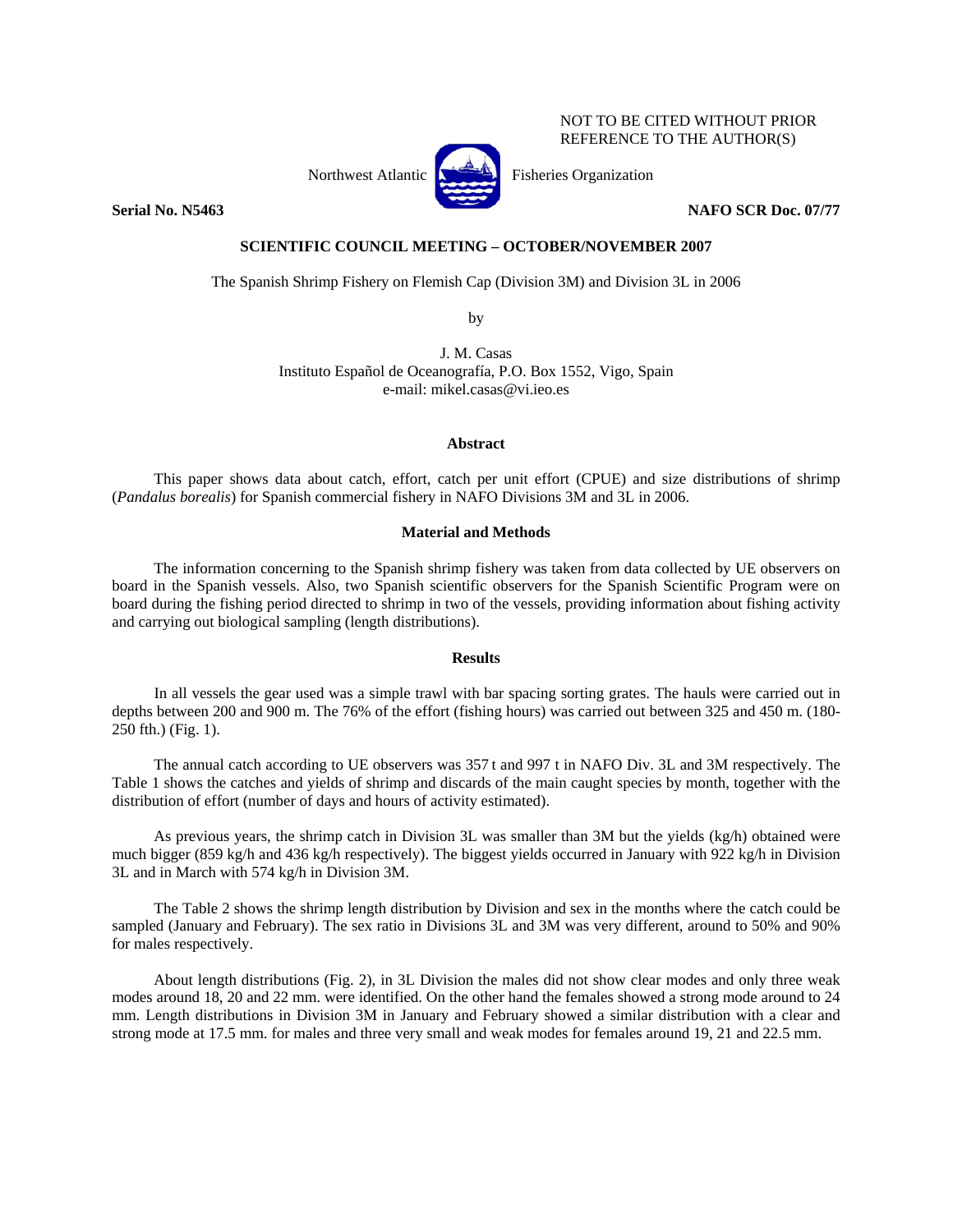|                       |                |                  |              |     | <b>DIVISION 3L</b> |     |     |     |            |     |            |            |              |
|-----------------------|----------------|------------------|--------------|-----|--------------------|-----|-----|-----|------------|-----|------------|------------|--------------|
| <b>SPECIES</b>        | Jan            | Feb              | Mar          | Apr | May                | Jun | Jul | Aug | <b>Sep</b> | Oct | <b>Nov</b> | <b>Dec</b> | <b>Total</b> |
| Northern shrimp       | 328973         | 13262            | 15180        |     |                    |     |     |     |            |     |            |            | 357415       |
| Redfish               | 252            | 10               | 12           |     |                    |     |     |     |            |     |            |            | 274          |
| Greenland halibut     | 252            | 10               | 12           |     |                    |     |     |     |            |     |            |            | 274          |
| American plaice       | 124            | 5                | 6            |     |                    |     |     |     |            |     |            |            | 135          |
| Hakes (Urophycisspp.) | 8              | $\boldsymbol{0}$ | $\mathbf{0}$ |     |                    |     |     |     |            |     |            |            | 9            |
| Witch flounder        | 11             | $\mathbf{0}$     | 1            |     |                    |     |     |     |            |     |            |            | 12           |
| <b>Skates</b>         | 17             | 1                | 1            |     |                    |     |     |     |            |     |            |            | 18           |
| Eelpouts              | 119            | 5                | 6            |     |                    |     |     |     |            |     |            |            | 130          |
| Other fishes          | 227            | 9                | 10           |     |                    |     |     |     |            |     |            |            | 247          |
|                       |                |                  |              |     |                    |     |     |     |            |     |            |            |              |
| Vessel numbers        | $\overline{4}$ |                  |              |     |                    |     |     |     |            |     |            |            | 4            |
| Fishing days          | 71             | 3                | 6            |     |                    |     |     |     |            |     |            |            | 80           |
| Fishing hours         | 357            | 17               | 42           |     |                    |     |     |     |            |     |            |            | 416          |
| CPUE Shrimp (kg/h)    | 922            | 780              | 360          |     |                    |     |     |     |            |     |            |            | 859          |

Table 1.- Estimated catches (kg), effort and CPUE (kg/h) from UE and Spanish scientific observers of the Spanish trawl fleet directed to shrimp fishery in NAFO Div. 3L and 3M in 2006.

| <b>DIVISION 3M</b>    |                |              |                |                  |                  |                |                |              |                |                |                  |                |                |
|-----------------------|----------------|--------------|----------------|------------------|------------------|----------------|----------------|--------------|----------------|----------------|------------------|----------------|----------------|
| <b>SPECIES</b>        | Jan            | Feb          | Mar            | Apr              | <b>May</b>       | Jun            | Jul            | Aug          | Sep            | Oct            | <b>Nov</b>       | <b>Dec</b>     | <b>Total</b>   |
| Northern shrimp       | 46563          | 52294        | 101714         | 161510           | 51371            | 108575         | 49068          | 122982       | 12178          | 222843         | 2499             | 65331          | 996928         |
| Redfish               | 182            | 204          | 398            | 632              | 201              | 425            | 192            | 481          | 48             | 871            | 10               | 255            | 3898           |
| Greenland halibut     | $\overline{0}$ | $\mathbf{0}$ |                | $\overline{2}$   | $\mathbf{0}$     | 1              | $\overline{0}$ | 1            | $\mathbf{0}$   | $\overline{c}$ | $\boldsymbol{0}$ | 1              | 9              |
| Hakes (Urophycis spp) | 23             | 26           | 50             | 79               | 25               | 53             | 24             | 60           | 6              | 109            | $\mathbf{1}$     | 32             | 490            |
| <b>Skates</b>         | $\Omega$       | $\Omega$     | 1              | 1                | $\theta$         | 1              | $\mathbf{0}$   | 1            | $\mathbf{0}$   | $\mathfrak{2}$ | $\mathbf{0}$     | 1              | 9              |
| Wolfish               |                |              | 3              | $\overline{4}$   | 1                | 3              |                | 3            | $\mathbf{0}$   | 6              | $\mathbf{0}$     | $\overline{c}$ | 27             |
| Witch flounder        | $\mathbf{0}$   | $\mathbf{0}$ | $\mathbf{0}$   | $\boldsymbol{0}$ | $\boldsymbol{0}$ | $\mathbf{0}$   | $\mathbf{0}$   | $\mathbf{0}$ | $\mathbf{0}$   | $\mathbf{1}$   | $\boldsymbol{0}$ | $\mathbf{0}$   | 3              |
| American plaice       | $\mathbf{0}$   | $\mathbf{0}$ | $\mathbf{1}$   | 1                | $\boldsymbol{0}$ | 1              | $\mathbf{0}$   | 1            | $\overline{0}$ | $\overline{2}$ | $\mathbf{0}$     | $\mathbf{0}$   | $\overline{7}$ |
| Eelpouts              |                |              | 3              | 4                | 1                | 3              | 1              | 3            | $\mathbf{0}$   | 6              | $\mathbf{0}$     | $\overline{c}$ | 25             |
| Other fishes          | 18             | 20           | 40             | 63               | 20               | 43             | 19             | 48           | 5              | 87             | 1                | 26             | 391            |
| Vessel numbers        | $\overline{2}$ |              | $\overline{2}$ | 3                | 1                | $\overline{2}$ | 3              | 1            | $\overline{2}$ | 4              | 1                |                | 7              |
| Fishing days          | 17             | 16           | 28             | 41               | 15               | 23             | 14             | 33           | 11             | 74             | 5                | 34             | 311            |
| Fishing hours         | 124            | 101          | 177            | 314              | 124              | 204            | 100            | 263          | 105            | 494            | 35               | 249            | 2289           |
| CPUE Shrimp (kg/h)    | 377            | 518          | 574            | 514              | 413              | 531            | 493            | 468          | 116            | 451            | 72               | 263            | 436            |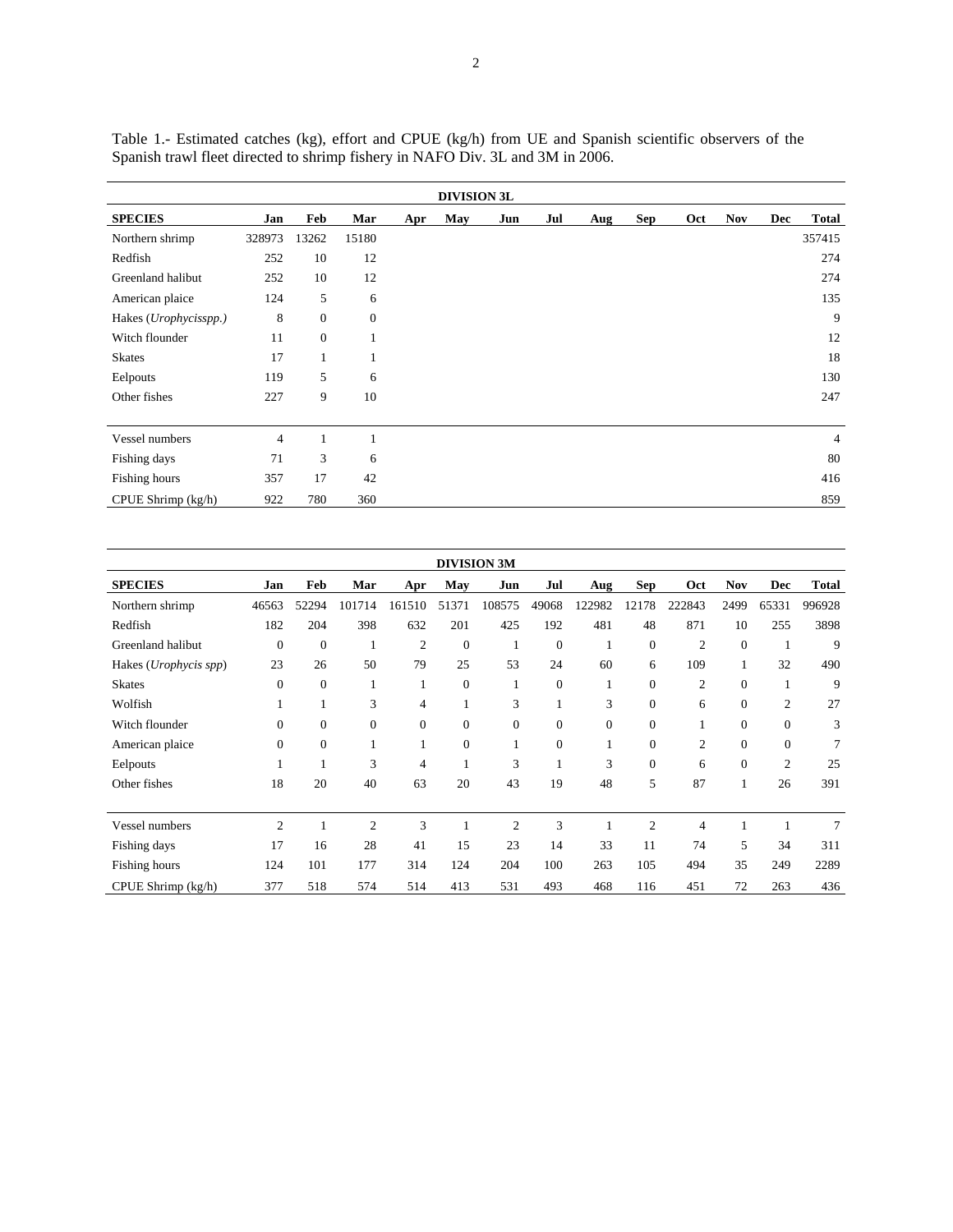| <b>Month</b><br><b>January</b><br><b>January</b><br>February<br>females<br>females<br>females<br>Length (mm)<br>males<br>males<br>males<br>5625<br>10.5<br>10211<br>$11\,$<br>25215<br>2829<br>18819<br>11.5<br>17425<br>21759<br>12<br>2829<br>19747<br>12.5<br>575<br>18347<br>13<br>6700<br>19747<br>13.5<br>10211<br>10527<br>14<br>39494<br>37569<br>14.5<br>62109<br>96879<br>47653<br>15<br>58313<br>108107<br>105951<br>15.5<br>307537<br>153336<br>286093<br>16<br>335171<br>680941<br>775020<br>16.5<br>564436<br>1441128<br>1615038<br>9932<br>17<br>1001109<br>2070251<br>2485053<br>22681<br>17.5<br>1404896<br>3163356<br>2769779<br>17475<br>18<br>68284<br>2160787<br>2553288<br>2256155<br>38637<br>18.5<br>97619<br>2185181<br>1307963<br>165232<br>1476337<br>19<br>232917<br>1968220<br>593254<br>114185<br>945515<br>19.5<br>92523<br>1805483<br>37271<br>404999<br>93575<br>444971<br>20<br>2133492<br>62517<br>200385<br>84682<br>148257<br>152212<br>20.5<br>1889813<br>96637<br>25092<br>50179<br>120890<br>100414<br>$21\,$<br>92965<br>127001<br>17389<br>247934<br>1906517<br>25401<br>21.5<br>1888737<br>340548<br>113820<br>2168<br>200393<br>22<br>2045393<br>794128<br>37185<br>39008<br>2174<br>237277<br>22.5<br>1252297<br>54329<br>138494<br>1771720<br>201087<br>23<br>96873<br>1062450<br>2701822<br>180083<br>23.5<br>110943<br>750684<br>3480411<br>77107<br>24<br>133806<br>331126<br>3912390<br>24.5<br>3537772<br>49016<br>84094<br>77056<br>25<br>22237<br>19747<br>3073700<br>43094<br>25.5<br>19747<br>2196395<br>16077<br>26<br>1334945<br>18819<br>1725<br>26.5<br>699760<br>575<br>27<br>1725<br>402113<br>27.5<br>7900<br>190341<br>$28\,$<br>204472<br>28.5<br>45861<br>29<br>59569<br>29.5<br>22091<br>25870709<br>13566380<br><b>TOTAL</b><br>24538004<br>12963907<br>1303810<br>2216523<br>91%<br>9%<br>49%<br>14%<br>Sex ratio<br>51%<br>86%<br>46563<br>Catches<br>328973<br>52294<br>SOP <sup>1</sup><br>303876<br>44347<br>50932<br>SOP factor<br>1.08<br>1.05<br>1.03<br>341 | <b>Division</b> | 3L   |  | 3M |  |      |  |  |  |  |
|-----------------------------------------------------------------------------------------------------------------------------------------------------------------------------------------------------------------------------------------------------------------------------------------------------------------------------------------------------------------------------------------------------------------------------------------------------------------------------------------------------------------------------------------------------------------------------------------------------------------------------------------------------------------------------------------------------------------------------------------------------------------------------------------------------------------------------------------------------------------------------------------------------------------------------------------------------------------------------------------------------------------------------------------------------------------------------------------------------------------------------------------------------------------------------------------------------------------------------------------------------------------------------------------------------------------------------------------------------------------------------------------------------------------------------------------------------------------------------------------------------------------------------------------------------------------------------------------------------------------------------------------------------------------------------------------------------------------------------------------------------------------------------------------------------------------------------------------------------------------------------------------------------------------------------------------------------------------------------------------------------------------------------------------|-----------------|------|--|----|--|------|--|--|--|--|
|                                                                                                                                                                                                                                                                                                                                                                                                                                                                                                                                                                                                                                                                                                                                                                                                                                                                                                                                                                                                                                                                                                                                                                                                                                                                                                                                                                                                                                                                                                                                                                                                                                                                                                                                                                                                                                                                                                                                                                                                                                         |                 |      |  |    |  |      |  |  |  |  |
|                                                                                                                                                                                                                                                                                                                                                                                                                                                                                                                                                                                                                                                                                                                                                                                                                                                                                                                                                                                                                                                                                                                                                                                                                                                                                                                                                                                                                                                                                                                                                                                                                                                                                                                                                                                                                                                                                                                                                                                                                                         |                 |      |  |    |  |      |  |  |  |  |
|                                                                                                                                                                                                                                                                                                                                                                                                                                                                                                                                                                                                                                                                                                                                                                                                                                                                                                                                                                                                                                                                                                                                                                                                                                                                                                                                                                                                                                                                                                                                                                                                                                                                                                                                                                                                                                                                                                                                                                                                                                         |                 |      |  |    |  |      |  |  |  |  |
|                                                                                                                                                                                                                                                                                                                                                                                                                                                                                                                                                                                                                                                                                                                                                                                                                                                                                                                                                                                                                                                                                                                                                                                                                                                                                                                                                                                                                                                                                                                                                                                                                                                                                                                                                                                                                                                                                                                                                                                                                                         |                 |      |  |    |  |      |  |  |  |  |
|                                                                                                                                                                                                                                                                                                                                                                                                                                                                                                                                                                                                                                                                                                                                                                                                                                                                                                                                                                                                                                                                                                                                                                                                                                                                                                                                                                                                                                                                                                                                                                                                                                                                                                                                                                                                                                                                                                                                                                                                                                         |                 |      |  |    |  |      |  |  |  |  |
|                                                                                                                                                                                                                                                                                                                                                                                                                                                                                                                                                                                                                                                                                                                                                                                                                                                                                                                                                                                                                                                                                                                                                                                                                                                                                                                                                                                                                                                                                                                                                                                                                                                                                                                                                                                                                                                                                                                                                                                                                                         |                 |      |  |    |  |      |  |  |  |  |
|                                                                                                                                                                                                                                                                                                                                                                                                                                                                                                                                                                                                                                                                                                                                                                                                                                                                                                                                                                                                                                                                                                                                                                                                                                                                                                                                                                                                                                                                                                                                                                                                                                                                                                                                                                                                                                                                                                                                                                                                                                         |                 |      |  |    |  |      |  |  |  |  |
|                                                                                                                                                                                                                                                                                                                                                                                                                                                                                                                                                                                                                                                                                                                                                                                                                                                                                                                                                                                                                                                                                                                                                                                                                                                                                                                                                                                                                                                                                                                                                                                                                                                                                                                                                                                                                                                                                                                                                                                                                                         |                 |      |  |    |  |      |  |  |  |  |
|                                                                                                                                                                                                                                                                                                                                                                                                                                                                                                                                                                                                                                                                                                                                                                                                                                                                                                                                                                                                                                                                                                                                                                                                                                                                                                                                                                                                                                                                                                                                                                                                                                                                                                                                                                                                                                                                                                                                                                                                                                         |                 |      |  |    |  |      |  |  |  |  |
|                                                                                                                                                                                                                                                                                                                                                                                                                                                                                                                                                                                                                                                                                                                                                                                                                                                                                                                                                                                                                                                                                                                                                                                                                                                                                                                                                                                                                                                                                                                                                                                                                                                                                                                                                                                                                                                                                                                                                                                                                                         |                 |      |  |    |  |      |  |  |  |  |
|                                                                                                                                                                                                                                                                                                                                                                                                                                                                                                                                                                                                                                                                                                                                                                                                                                                                                                                                                                                                                                                                                                                                                                                                                                                                                                                                                                                                                                                                                                                                                                                                                                                                                                                                                                                                                                                                                                                                                                                                                                         |                 |      |  |    |  |      |  |  |  |  |
|                                                                                                                                                                                                                                                                                                                                                                                                                                                                                                                                                                                                                                                                                                                                                                                                                                                                                                                                                                                                                                                                                                                                                                                                                                                                                                                                                                                                                                                                                                                                                                                                                                                                                                                                                                                                                                                                                                                                                                                                                                         |                 |      |  |    |  |      |  |  |  |  |
|                                                                                                                                                                                                                                                                                                                                                                                                                                                                                                                                                                                                                                                                                                                                                                                                                                                                                                                                                                                                                                                                                                                                                                                                                                                                                                                                                                                                                                                                                                                                                                                                                                                                                                                                                                                                                                                                                                                                                                                                                                         |                 |      |  |    |  |      |  |  |  |  |
|                                                                                                                                                                                                                                                                                                                                                                                                                                                                                                                                                                                                                                                                                                                                                                                                                                                                                                                                                                                                                                                                                                                                                                                                                                                                                                                                                                                                                                                                                                                                                                                                                                                                                                                                                                                                                                                                                                                                                                                                                                         |                 |      |  |    |  |      |  |  |  |  |
|                                                                                                                                                                                                                                                                                                                                                                                                                                                                                                                                                                                                                                                                                                                                                                                                                                                                                                                                                                                                                                                                                                                                                                                                                                                                                                                                                                                                                                                                                                                                                                                                                                                                                                                                                                                                                                                                                                                                                                                                                                         |                 |      |  |    |  |      |  |  |  |  |
|                                                                                                                                                                                                                                                                                                                                                                                                                                                                                                                                                                                                                                                                                                                                                                                                                                                                                                                                                                                                                                                                                                                                                                                                                                                                                                                                                                                                                                                                                                                                                                                                                                                                                                                                                                                                                                                                                                                                                                                                                                         |                 |      |  |    |  |      |  |  |  |  |
|                                                                                                                                                                                                                                                                                                                                                                                                                                                                                                                                                                                                                                                                                                                                                                                                                                                                                                                                                                                                                                                                                                                                                                                                                                                                                                                                                                                                                                                                                                                                                                                                                                                                                                                                                                                                                                                                                                                                                                                                                                         |                 |      |  |    |  |      |  |  |  |  |
|                                                                                                                                                                                                                                                                                                                                                                                                                                                                                                                                                                                                                                                                                                                                                                                                                                                                                                                                                                                                                                                                                                                                                                                                                                                                                                                                                                                                                                                                                                                                                                                                                                                                                                                                                                                                                                                                                                                                                                                                                                         |                 |      |  |    |  |      |  |  |  |  |
|                                                                                                                                                                                                                                                                                                                                                                                                                                                                                                                                                                                                                                                                                                                                                                                                                                                                                                                                                                                                                                                                                                                                                                                                                                                                                                                                                                                                                                                                                                                                                                                                                                                                                                                                                                                                                                                                                                                                                                                                                                         |                 |      |  |    |  |      |  |  |  |  |
|                                                                                                                                                                                                                                                                                                                                                                                                                                                                                                                                                                                                                                                                                                                                                                                                                                                                                                                                                                                                                                                                                                                                                                                                                                                                                                                                                                                                                                                                                                                                                                                                                                                                                                                                                                                                                                                                                                                                                                                                                                         |                 |      |  |    |  |      |  |  |  |  |
|                                                                                                                                                                                                                                                                                                                                                                                                                                                                                                                                                                                                                                                                                                                                                                                                                                                                                                                                                                                                                                                                                                                                                                                                                                                                                                                                                                                                                                                                                                                                                                                                                                                                                                                                                                                                                                                                                                                                                                                                                                         |                 |      |  |    |  |      |  |  |  |  |
|                                                                                                                                                                                                                                                                                                                                                                                                                                                                                                                                                                                                                                                                                                                                                                                                                                                                                                                                                                                                                                                                                                                                                                                                                                                                                                                                                                                                                                                                                                                                                                                                                                                                                                                                                                                                                                                                                                                                                                                                                                         |                 |      |  |    |  |      |  |  |  |  |
|                                                                                                                                                                                                                                                                                                                                                                                                                                                                                                                                                                                                                                                                                                                                                                                                                                                                                                                                                                                                                                                                                                                                                                                                                                                                                                                                                                                                                                                                                                                                                                                                                                                                                                                                                                                                                                                                                                                                                                                                                                         |                 |      |  |    |  |      |  |  |  |  |
|                                                                                                                                                                                                                                                                                                                                                                                                                                                                                                                                                                                                                                                                                                                                                                                                                                                                                                                                                                                                                                                                                                                                                                                                                                                                                                                                                                                                                                                                                                                                                                                                                                                                                                                                                                                                                                                                                                                                                                                                                                         |                 |      |  |    |  |      |  |  |  |  |
|                                                                                                                                                                                                                                                                                                                                                                                                                                                                                                                                                                                                                                                                                                                                                                                                                                                                                                                                                                                                                                                                                                                                                                                                                                                                                                                                                                                                                                                                                                                                                                                                                                                                                                                                                                                                                                                                                                                                                                                                                                         |                 |      |  |    |  |      |  |  |  |  |
|                                                                                                                                                                                                                                                                                                                                                                                                                                                                                                                                                                                                                                                                                                                                                                                                                                                                                                                                                                                                                                                                                                                                                                                                                                                                                                                                                                                                                                                                                                                                                                                                                                                                                                                                                                                                                                                                                                                                                                                                                                         |                 |      |  |    |  |      |  |  |  |  |
|                                                                                                                                                                                                                                                                                                                                                                                                                                                                                                                                                                                                                                                                                                                                                                                                                                                                                                                                                                                                                                                                                                                                                                                                                                                                                                                                                                                                                                                                                                                                                                                                                                                                                                                                                                                                                                                                                                                                                                                                                                         |                 |      |  |    |  |      |  |  |  |  |
|                                                                                                                                                                                                                                                                                                                                                                                                                                                                                                                                                                                                                                                                                                                                                                                                                                                                                                                                                                                                                                                                                                                                                                                                                                                                                                                                                                                                                                                                                                                                                                                                                                                                                                                                                                                                                                                                                                                                                                                                                                         |                 |      |  |    |  |      |  |  |  |  |
|                                                                                                                                                                                                                                                                                                                                                                                                                                                                                                                                                                                                                                                                                                                                                                                                                                                                                                                                                                                                                                                                                                                                                                                                                                                                                                                                                                                                                                                                                                                                                                                                                                                                                                                                                                                                                                                                                                                                                                                                                                         |                 |      |  |    |  |      |  |  |  |  |
|                                                                                                                                                                                                                                                                                                                                                                                                                                                                                                                                                                                                                                                                                                                                                                                                                                                                                                                                                                                                                                                                                                                                                                                                                                                                                                                                                                                                                                                                                                                                                                                                                                                                                                                                                                                                                                                                                                                                                                                                                                         |                 |      |  |    |  |      |  |  |  |  |
|                                                                                                                                                                                                                                                                                                                                                                                                                                                                                                                                                                                                                                                                                                                                                                                                                                                                                                                                                                                                                                                                                                                                                                                                                                                                                                                                                                                                                                                                                                                                                                                                                                                                                                                                                                                                                                                                                                                                                                                                                                         |                 |      |  |    |  |      |  |  |  |  |
|                                                                                                                                                                                                                                                                                                                                                                                                                                                                                                                                                                                                                                                                                                                                                                                                                                                                                                                                                                                                                                                                                                                                                                                                                                                                                                                                                                                                                                                                                                                                                                                                                                                                                                                                                                                                                                                                                                                                                                                                                                         |                 |      |  |    |  |      |  |  |  |  |
|                                                                                                                                                                                                                                                                                                                                                                                                                                                                                                                                                                                                                                                                                                                                                                                                                                                                                                                                                                                                                                                                                                                                                                                                                                                                                                                                                                                                                                                                                                                                                                                                                                                                                                                                                                                                                                                                                                                                                                                                                                         |                 |      |  |    |  |      |  |  |  |  |
|                                                                                                                                                                                                                                                                                                                                                                                                                                                                                                                                                                                                                                                                                                                                                                                                                                                                                                                                                                                                                                                                                                                                                                                                                                                                                                                                                                                                                                                                                                                                                                                                                                                                                                                                                                                                                                                                                                                                                                                                                                         |                 |      |  |    |  |      |  |  |  |  |
|                                                                                                                                                                                                                                                                                                                                                                                                                                                                                                                                                                                                                                                                                                                                                                                                                                                                                                                                                                                                                                                                                                                                                                                                                                                                                                                                                                                                                                                                                                                                                                                                                                                                                                                                                                                                                                                                                                                                                                                                                                         |                 |      |  |    |  |      |  |  |  |  |
|                                                                                                                                                                                                                                                                                                                                                                                                                                                                                                                                                                                                                                                                                                                                                                                                                                                                                                                                                                                                                                                                                                                                                                                                                                                                                                                                                                                                                                                                                                                                                                                                                                                                                                                                                                                                                                                                                                                                                                                                                                         |                 |      |  |    |  |      |  |  |  |  |
|                                                                                                                                                                                                                                                                                                                                                                                                                                                                                                                                                                                                                                                                                                                                                                                                                                                                                                                                                                                                                                                                                                                                                                                                                                                                                                                                                                                                                                                                                                                                                                                                                                                                                                                                                                                                                                                                                                                                                                                                                                         |                 |      |  |    |  |      |  |  |  |  |
|                                                                                                                                                                                                                                                                                                                                                                                                                                                                                                                                                                                                                                                                                                                                                                                                                                                                                                                                                                                                                                                                                                                                                                                                                                                                                                                                                                                                                                                                                                                                                                                                                                                                                                                                                                                                                                                                                                                                                                                                                                         |                 |      |  |    |  |      |  |  |  |  |
|                                                                                                                                                                                                                                                                                                                                                                                                                                                                                                                                                                                                                                                                                                                                                                                                                                                                                                                                                                                                                                                                                                                                                                                                                                                                                                                                                                                                                                                                                                                                                                                                                                                                                                                                                                                                                                                                                                                                                                                                                                         |                 |      |  |    |  |      |  |  |  |  |
|                                                                                                                                                                                                                                                                                                                                                                                                                                                                                                                                                                                                                                                                                                                                                                                                                                                                                                                                                                                                                                                                                                                                                                                                                                                                                                                                                                                                                                                                                                                                                                                                                                                                                                                                                                                                                                                                                                                                                                                                                                         |                 |      |  |    |  |      |  |  |  |  |
|                                                                                                                                                                                                                                                                                                                                                                                                                                                                                                                                                                                                                                                                                                                                                                                                                                                                                                                                                                                                                                                                                                                                                                                                                                                                                                                                                                                                                                                                                                                                                                                                                                                                                                                                                                                                                                                                                                                                                                                                                                         |                 |      |  |    |  |      |  |  |  |  |
|                                                                                                                                                                                                                                                                                                                                                                                                                                                                                                                                                                                                                                                                                                                                                                                                                                                                                                                                                                                                                                                                                                                                                                                                                                                                                                                                                                                                                                                                                                                                                                                                                                                                                                                                                                                                                                                                                                                                                                                                                                         |                 |      |  |    |  |      |  |  |  |  |
|                                                                                                                                                                                                                                                                                                                                                                                                                                                                                                                                                                                                                                                                                                                                                                                                                                                                                                                                                                                                                                                                                                                                                                                                                                                                                                                                                                                                                                                                                                                                                                                                                                                                                                                                                                                                                                                                                                                                                                                                                                         |                 |      |  |    |  |      |  |  |  |  |
|                                                                                                                                                                                                                                                                                                                                                                                                                                                                                                                                                                                                                                                                                                                                                                                                                                                                                                                                                                                                                                                                                                                                                                                                                                                                                                                                                                                                                                                                                                                                                                                                                                                                                                                                                                                                                                                                                                                                                                                                                                         |                 |      |  |    |  |      |  |  |  |  |
|                                                                                                                                                                                                                                                                                                                                                                                                                                                                                                                                                                                                                                                                                                                                                                                                                                                                                                                                                                                                                                                                                                                                                                                                                                                                                                                                                                                                                                                                                                                                                                                                                                                                                                                                                                                                                                                                                                                                                                                                                                         |                 |      |  |    |  |      |  |  |  |  |
|                                                                                                                                                                                                                                                                                                                                                                                                                                                                                                                                                                                                                                                                                                                                                                                                                                                                                                                                                                                                                                                                                                                                                                                                                                                                                                                                                                                                                                                                                                                                                                                                                                                                                                                                                                                                                                                                                                                                                                                                                                         |                 |      |  |    |  |      |  |  |  |  |
|                                                                                                                                                                                                                                                                                                                                                                                                                                                                                                                                                                                                                                                                                                                                                                                                                                                                                                                                                                                                                                                                                                                                                                                                                                                                                                                                                                                                                                                                                                                                                                                                                                                                                                                                                                                                                                                                                                                                                                                                                                         | Sampled Indiv.  | 1663 |  |    |  | 2250 |  |  |  |  |
| Sample Numbers<br>$\sqrt{2}$<br>10<br>9                                                                                                                                                                                                                                                                                                                                                                                                                                                                                                                                                                                                                                                                                                                                                                                                                                                                                                                                                                                                                                                                                                                                                                                                                                                                                                                                                                                                                                                                                                                                                                                                                                                                                                                                                                                                                                                                                                                                                                                                 |                 |      |  |    |  |      |  |  |  |  |

Table 2: Shrimp length distributions in the months sampled by sex from Spanish catches in NAFO Divisions 3L and 3M 2006.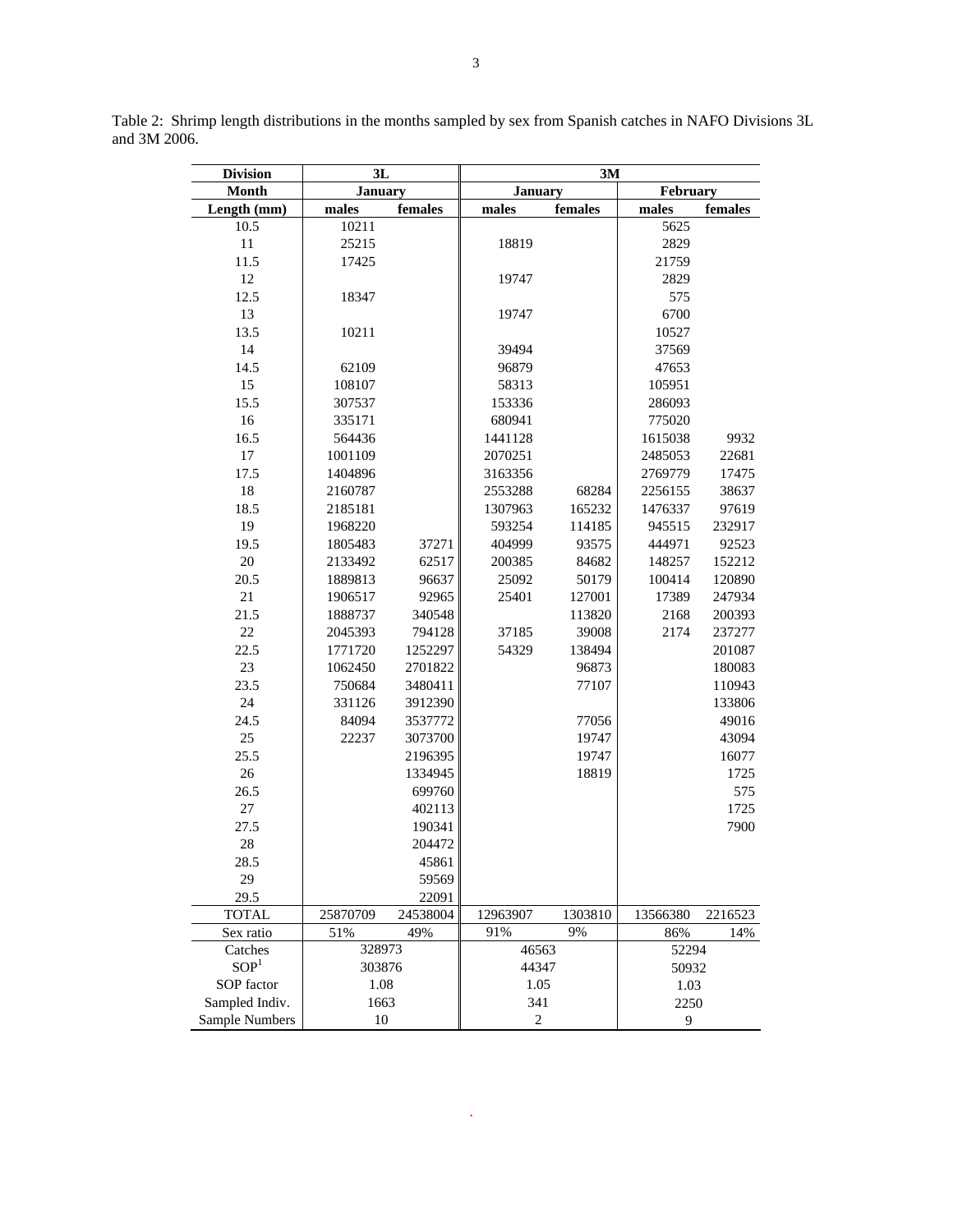

Figure 1.- Geographical location and distribution of Spanish catches (kg) in NAFO Div. 3M and 3L in 2006.